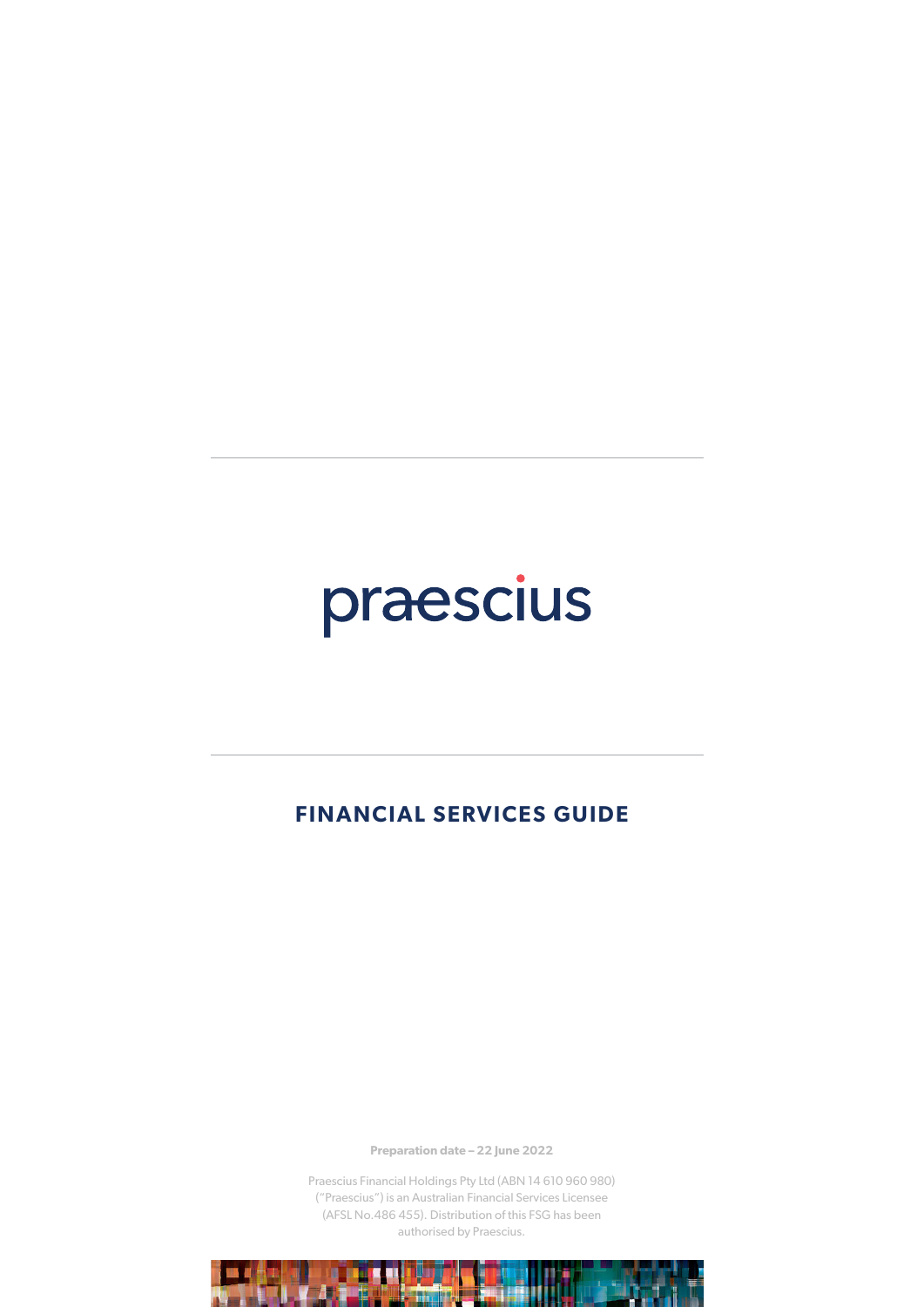### **IMPORTANT INFORMATION**

#### **THE PURPOSE OF THIS GUIDE**

The purpose of this Financial Services Guide (FSG) is to help you make an informed decision about the services we and our advisers offer and whether they are suited appropriately to meet your needs. This FSG provides you with important information on how to engage with one of our advisers.

#### This FSG is divided into two parts: **Part 1 – General Information** and **Part 2 – Representative Profile**.

Part 1 covers the following:

- Information about Praescius as a licensee
- Details of the financial services and/or products Praescius can provide
- The documents you may receive
- Remuneration received by us and your adviser
- Other forms of remuneration or benefits
- Privacy (i.e. collection and handling of your personal information)
- The complaints procedure
- Compensation arrangements in place

Part 2 covers:

- Details on how you may instruct us or your adviser
- Who will be responsible for providing the financial services

Throughout this FSG, Praescius is referred to as "we", "us", "our" or any variations. The term "adviser" refers to Praescius' authorised representatives.

#### **WHY WE ARE NOT INDEPENDENT**

s923A of the Corporations Act sets out when you can use the term independent or unbiased to describe your business. There are a few key reasons why we cannot say we are independent.

- i. When we arrange life insurance products for you, or we are listed as your adviser, we will receive commission from the insurer. Details of these commissions are detailed to you in your SOA.
- ii. Our advisers may recommend financial products to you that we have a financial interest in as the issuer of or the manager of the product. Details can be found in this FSG under Related Companies.
- iii. As a licensee we restrict the financial products that can be recommended via an Approved Product List (APL). The APL includes both inhouse and external products and are selected based on a number of quantitative and qualitative factors.
- iv. We may receive financial benefits or gifts, or soft dollar arrangements from other financial services licensees. Details of these can be provided on request.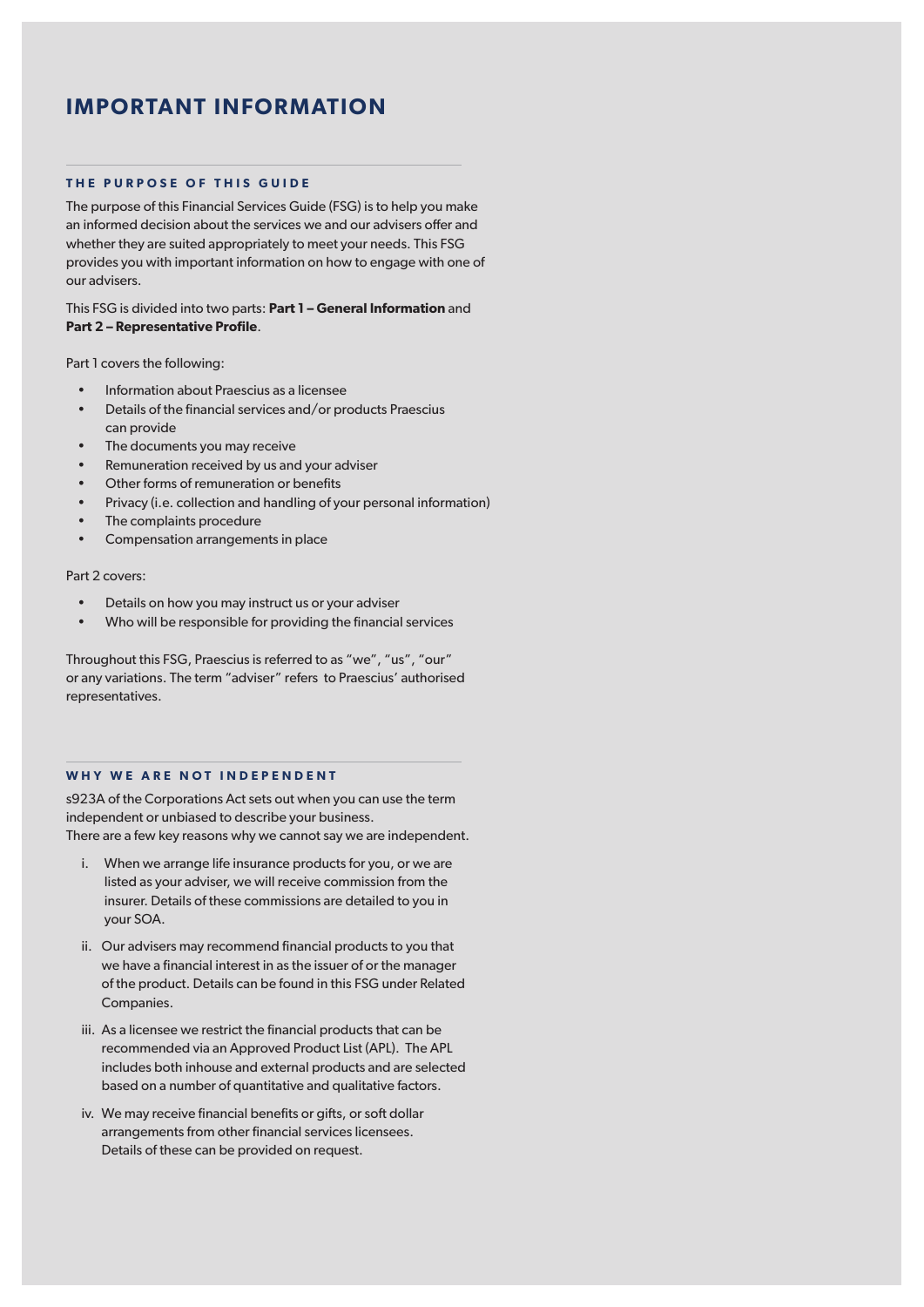## Welcome

We know how important a trusted financial advice relationship is in providing you with peace of mind and want to thank you for considering an engagement with one of our advisers to assist you in identifying and achieving your needs and financial goals.

We have prepared this guide to provide an overview of our services. Please take the time to review this document before engaging our services.

#### **WHO WE ARE AND WHAT WE STAND FOR**

As an Australian Financial Services (AFS) Licence holder, Praescius is a non-institutionally owned financial services company providing services in Accounting & Taxation, Wealth Management and Finance Broking through our offices in Parap (Darwin), NT; Hervey Bay and Bulimba (Brisbane), QLD; and Camden in NSW.

Our mission at Praescius is to assist you in identifying a clear set of goals and objectives so you can plan for your future with confidence. We will also help you to understand the steps required to achieve them and a realistic timeframe for doing so.

#### **OUR RESPONSIBILITY TO YOU**

Your adviser provides financial advice and services on behalf of Praescius and accordingly we are responsible for the financial advice and services they provide.

Our advisers are required to provide this FSG and a Representative Profile to you prior to providing any personalised financial advice, products and/or services. The FSG is a disclosure requirement under the Corporations Act 2001(Cth).

Part 2 – Representative Profile contains important information about your adviser. This includes their Authorised Representative number and/or Corporate Authorised Representative number (if applicable).

It also includes accreditations, qualifications and experience, areas of advice and types of financial services they can provide, details of how they get paid and fees that you may be charged.

#### **OUR COMMITMENT TO YOU**

Our advisers are committed to providing quality financial advice and a wide choice of products and/or services to suit individual client circumstances.

Your adviser is obliged by law to act in your best interests and provide appropriate advice when providing financial advice to you. To be in a position to provide effective advice, your adviser will need to determine your needs, objectives and relevant financial circumstances.

You will be asked to provide accurate information and to keep your adviser updated on any changes to your relevant circumstances to ensure the advice provided and financial products recommended remain relevant to your personal situation. You do have the right not to divulge such information. However, in this case, your adviser will warn you about the possible consequences and how this may impact the quality and reliability of the advice provided. Additionally, your adviser may also decline to provide advice if they feel they have insufficient information to proceed.

Before providing any financial products and/or services to you, we will need to verify your identity in accordance with the Anti-Money Laundering and Counter-Terrorism Financing Act 2006 (AML/ CTF Act). Your adviser will let you know what documentation you will need to present to allow them to provide you with appropriate advice and to meet the relevant customer identification requirements under the AML/CTF Act.

To ensure that you remain on track to meet your short to long-term needs and objectives, it is vital to periodically review your financial plan. Your adviser will offer a review service appropriate to your circumstances. A fee may be charged for the ongoing advice and management of your financial affairs. Your adviser will provide you with details of any such fees which are applicable to you.

As part of our commitment to you, Praescius adheres to the Codes of Ethics/Conduct of professional associations such as the Financial Planning Association of Australia, the Financial Services Council and the Australian Association of Financial Advisers.

The principles enshrined in the above mentioned Codes serve as a minimum standard for the professional behaviour of our Authorised Representatives, with advisers required, amongst other things, to act in the best interests of clients and to act honestly, efficiently and fairly in the provision of financial services.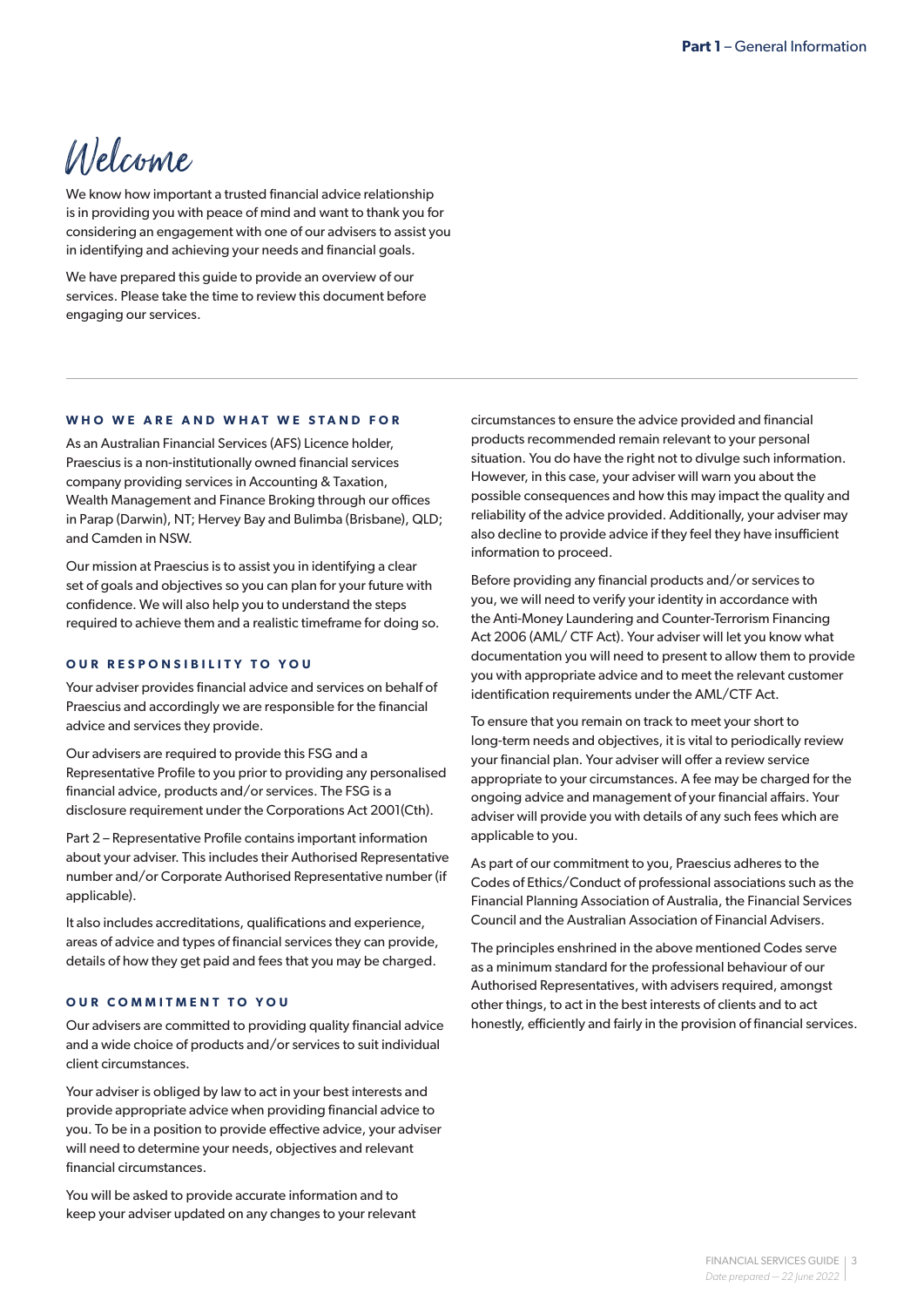#### **FINANCIAL SERVICES AND/OR PRODUCTS WE CAN PROVIDE**

Praescius is licensed to provide financial product advice on the following services and/or products including:

- Deposit and Payment Products Basic Deposit
- Deposit and Payment Products Non-basic Deposit
- Deposit and Payment Products Non-cash Payment
- **Derivatives**
- Government Debentures, Stocks or Bonds
- Life Products Investment Life Insurance Products
- Life Products Life Risk Insurance Products
- Managed Discretionary Account Services
- Managed Investment Schemes including Investor Directed Portfolio Services (IDPS)
- Retirement Savings Account Products
- **Securities**
- **Superannuation**
- **Standard Margin Lending Facilities**

Praescius maintains an Approved Product List (APL). Subject to attaining any required accreditation, your adviser is able to recommend any product on the Praescius APL. Your adviser will need to consider products outside of the APL if your Adviser determines that an alternate product is likely to meet your best interests. In these cases, your adviser may apply to Praescius' Research Department to obtain a one-off product approval.

Praescius and its authorised representatives listed are not authorised to provide financial product advice or deal in the following financial products: • General Insurance Products

#### **DOCUMENTS YOU MAY RECEIVE**

When your adviser provides personal financial advice to you, you may receive one or more of the following documents:

- Letter of Engagement
- Statement of Advice (SoA)
- Statement of Further Advice (SoFA)
- Record of Advice (RoA)
- Product Disclosure Statement (PDS)
- Fee Disclosure Statement (FDS)
- Renewal Notice
- Fee Consent

The SoA will set out the advice that has been tailored to your specific circumstances and provide you with details of all relevant disclosures including details of any remuneration payable.

The SoFA and RoA may be provided in situations where further advice is provided. The SoFA and RoA streamline the documentation process by avoiding unnecessary duplication of information already provided in previous advice documents.

A PDS will be provided if a product recommendation is made and includes detailed information on the financial product, including features, benefits, conditions, costs and cooling off rights (if applicable). The issuer of a PDS is required to make publicly available the target market (TMD) for their financial products. Contact Praescius or the issuer if you would like a copy of the TMD.

A FDS will be issued to you in instances where you enter into an Ongoing Fee Arrangement with your adviser for a period greater than 12 months. The FDS will contain information about the services you were entitled to receive, the services you actually received and the fees you paid during the period. The FDS will also include a projection of ongoing fees for the next 12 months. Any ongoing fee arrangement will be reconfirmed with you every year.

You may request in writing a copy of any advice document up to seven (7) years after the advice has been given.

If you have any questions about this FSG or the financial advice, investment and/or risk insurance products or services provided, please contact your adviser.

#### **CLIENT SERVICES**

Praescius and your adviser may accept your instructions by phone, letter, email or fax. In some instances, only written instructions from you can be accepted and we will let you know when this occurs.

Praescius is required to maintain a physical or electronic record of your personal information, which includes details of your relevant personal and financial circumstances.

We are also required to maintain records of documentation for any financial advice given to you in the course of taking instructions from you, as well as any advice documents your adviser has provided to you. These records are required to be retained for at least seven (7) years.

#### **YOUR PRIVACY**

Praescius and your adviser are subject to certain legislative and regulatory requirements that necessitate collecting, holding and using detailed information that personally identifies you and/or contains information about you.

Praescius respects your privacy and is committed to protecting and maintaining the security of the personal and financial information you provide us. If you want to access your personal information at any time, please let us know.

For detailed information on how we handle your personal information, please see our Privacy Policy. This Policy is located at www.pfinancial.com.au

#### **CROSS-BORDER DISCLOSURE**

Praescius may engage third party service providers to assist in the provision of products or services.

Some services may require disclosure of personal information to service providers outside Australia. The purpose of such disclosure is to facilitate the provision of financial services including the preparation of financial advice documents or delivery of digital services for Praescius advisers and clients.

All reasonable steps will be taken to ensure that offshore service providers comply with the Privacy Act 1988.

#### **LICENSEE REMUNERATION**

The cost of providing a financial product or service to you will depend on the nature and complexity of the advice, financial product and/or service provided. Generally, whenever your adviser provides a recommendation for a financial product or service, Praescius may be remunerated through either:

- An initial fee for service; or
- An ongoing fee for service; or
- Commission payments from product providers where applicable; or
- A combination of any of the above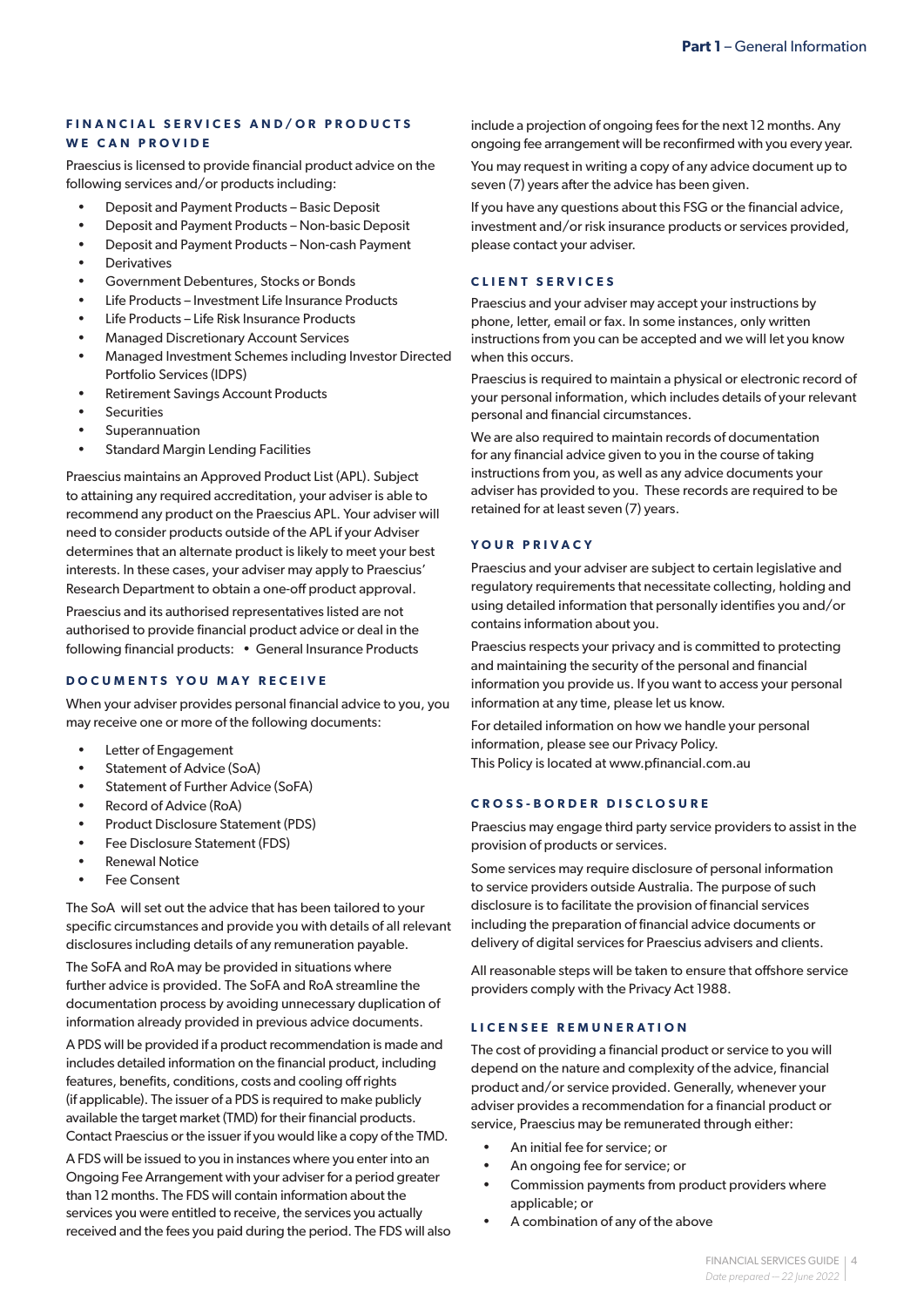#### **A U T H O R I S E D R E P R E S E N T A T I V E REMUNERATION**

All fees or commissions are initially paid to Praescius before being distributed in full to the relevant Corporate Authorised Representative. Your adviser is paid via salary and may also be entitled to a bonus based on performance against a balanced scorecard criteria, which may include adherence to service standards, new business, review completion and completion of continuing education.

#### **REFERRALS**

Should you be referred to your adviser by a third party, such as an Accountant or Mortgage Broker, the third party may receive a fee for the referral. This fee does not represent an additional cost to you. You will receive more detailed information concerning any referral fee in your SoA or other relevant advice document.

#### **OTHER FORMS OF REMUNERATION OR BENEFITS**

Praescius and/or its advisers may receive non-monetary benefits from product providers and other similar parties in specific circumstances such as:

- Where the amount is less than \$300 and identical or similar benefits are not given on a frequent basis;
- The benefit has a genuine education or training purpose (including attendance to conferences) and is relevant to providing financial product advice; and/or
- The benefit consists of the provision of information technology software or support and is related to the provision of financial product advice in relation to the financial products issued or sold by the benefit provider.

Payments or benefits received must be disclosed in either a Conflicts of Interest Register or an Alternative Remuneration Register. A copy of Praescius' Register, is available upon request. If you wish to inspect this Register please ask your adviser or contact us.

#### **RELATED COMPANIES**

The Praescius Group is made up of a number of related entities including the Corporate Authorised Representatives of Praescius, the Australian Financial Services Licensee, and other holding companies. Praescius also has service relationships with a number of other related bodies corporate.

Following is a listing of those Praescius Group entities that you are most likely to engage with:

- Praescius Financial Holdings Pty Ltd
- Praescius Financial Group Pty Ltd
- Territory Funds Management Pty Ltd
- Praescius Tax & Accounting Pty Ltd
- Praescius Lending Pty Ltd
- Praescius Legal Pty Ltd

Your adviser may hold shares in Praescius entities or other companies related to product providers which may influence, or be seen to influence, the advice that they provide you. Your adviser will disclose all relevant shareholdings to ensure that you are made aware of any potential conflicts.

Territory Funds Management Pty Ltd (TFM) is an Authorised Representative of Territory Private Pty Ltd, an associated entity in the Praescius Group which holds its own AFSL 531009. TFM is a wholly owned subsidiary and related party of the Praescius Group of Companies. Gareth Jakeman and Matthew Harrington are the Directors and shareholders of each of these companies.

TFM is remunerated for asset consulting, which is used in the construction of the TFM SMA portfolios which may be recommended, or may have already been recommended, to you.

#### **MAKING A COMPLAINT**

Please contact us if you have an enquiry or experience a problem. Our relationship with our customers is our priority. We like to provide the best possible service, but if things go wrong, our goal is to always try and resolve any issues as effectively, efficiently and fairly as possible.

If you have a complaint, we're here to help.

- Please contact our team so that we can work to resolve the problem as soon as possible.
- In the first instance please try and resolve your complaint with your usual contact.

If after 5 business days, your enquiry is not resolved to your satisfaction, you can lodge a complaint with our Complaints Officer. Our Complaints Officer will review and try and resolve your complaint as soon as possible (no longer than 30 days). You can ask for a response at any time. Contact details for our Complaints Officer are:

| Mail:  | <b>Complaints Manager</b>    |  |
|--------|------------------------------|--|
|        | Praescius                    |  |
|        | PO Box 235, Bulimba QLD 4171 |  |
| Phone: | (07) 3999 9015               |  |
| Email: | compliance@pfinancial.com.au |  |

 We will work with you to resolve your complaint as soon as possible and no later than 30 days. If you are not satisfied with our response, or we do not resolve your complaint within 30 days, you can take your complaint to the Australian Financial Complaints Authority (AFCA). AFCA was established by the Federal Government to help consumers reach agreements with financial firms about how to resolve their complaints. AFCA is impartial and independent. Where parties cannot resolve their complaint, AFCA will decide an appropriate outcome. Our AFCA Membership Number is 38489.

The contact details for the AFCA are:

|        | Website: www.afca.org.au               |
|--------|----------------------------------------|
|        | Phone: 1800 931 678                    |
| Email: | info@afca.org.au                       |
| Mail:  | <b>Australian Financial Complaints</b> |
|        | <b>Authority Limited</b>               |
|        | GPO Box 3, Melbourne VIC 3001          |

#### **PROFESSIONAL INDEMNITY**

Praescius will take reasonable steps to ensure that we have professional indemnity insurance cover that we believe meets the requirements of section 912B of the Corporations Act to provide compensation to persons who successfully claim the losses suffered due to breaches of licensee obligations by representatives and staff who are or were a representative or employee of Praescius.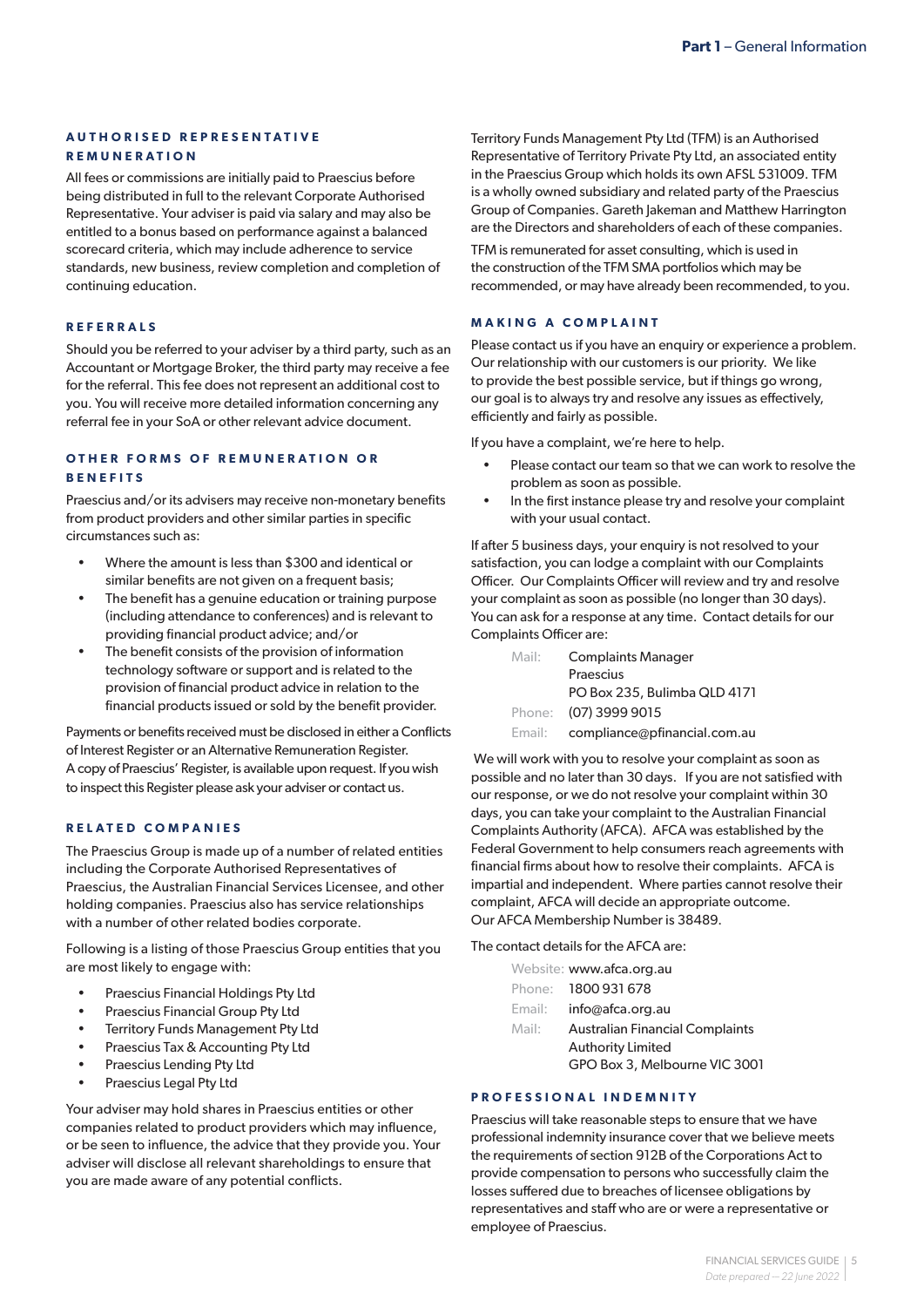#### **WHO ARE OUR ADVISERS**

Your financial advice specialists are authorised representatives of Praescius Financial Holdings Pty Ltd, ABN 14 610 960 980 AFSL No. 486455 ("Praescius"):

## **Adviser ASIC Financial Adviser No.** Gareth Jakeman N/A

| Gareth Jakeman            | N/A     |
|---------------------------|---------|
| Michael Toohey            | 1007845 |
| <b>Matthew Harrington</b> | 313334  |
| Helen loyce               | 311947  |
| Sigmone Bennion           | 443087  |
| Erica Williams            | 1002720 |
| Jason Rosewarne           | 278767  |

The financial services that the above financial advice specialists offer are provided by the following Corporate Authorised Representative of Praescius:

Praescius Financial Group Pty Ltd ABN 78 147 712 963. *Authorised Representative (AR) No. 1297338*

#### **OUR ADVISORS**

We are authorised by Praescius to provide advice in relation to all or some of the following:

- Wealth Accumulation
- Income and Asset Protection
- Tax Strategies
- Superannuation
- Retirement and Redundancy Planning
- **Estate Planning**
- Government Benefits
- Debt Management
- Managed Discretionary Accounts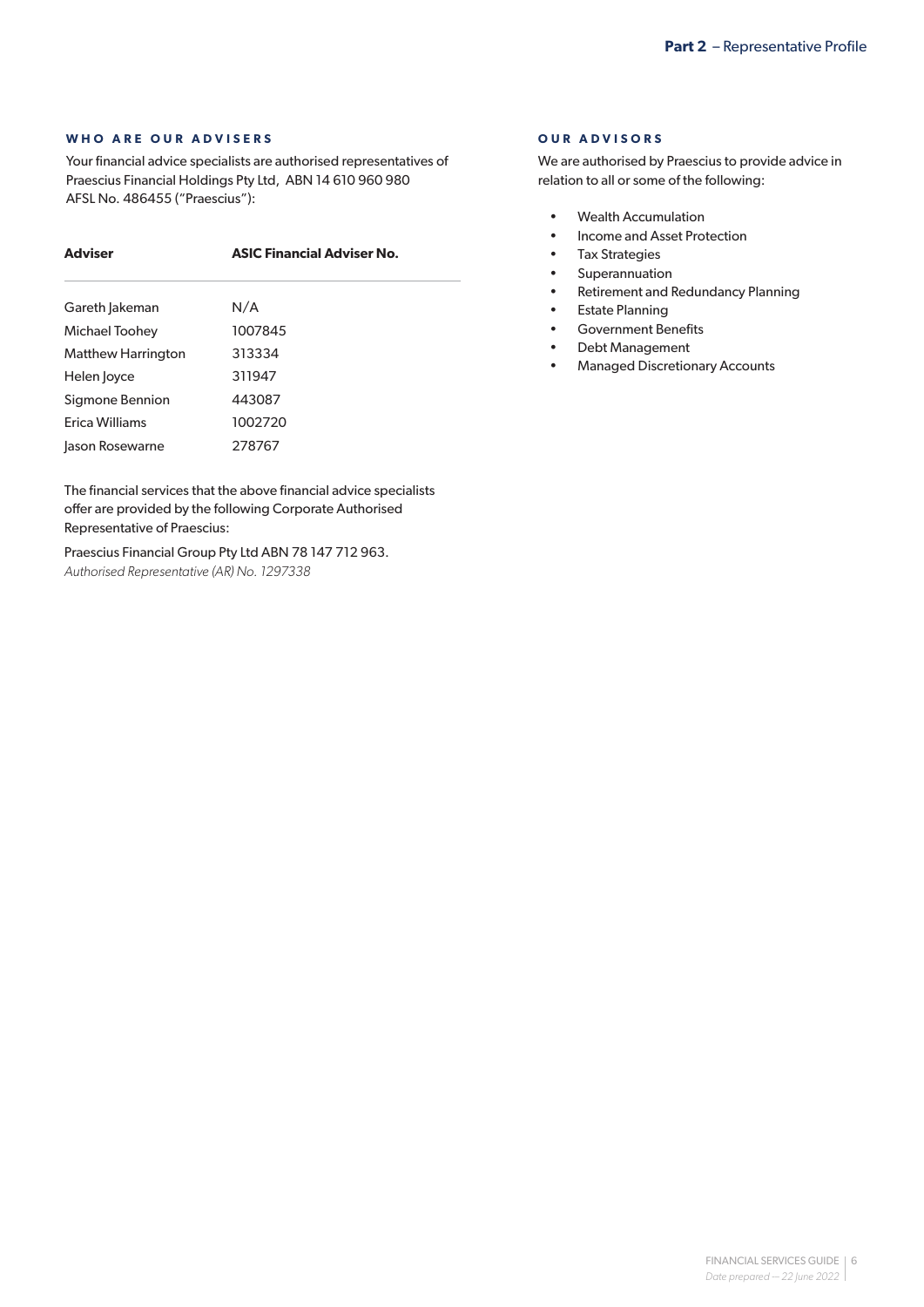#### **PRINCIPALS**

**Gareth Jakeman** is the Managing Director of Praescius Financial Group and has a Bachelor of Commerce Degree in Finance (Merit) and a Diploma of Financial Planning. He is also a Graduate of the Australian Institute of Company Directors. He has worked in both the Chartered Accounting and Financial Services industry since 1999, this includes over 16 years with Godfrey Pembroke Limited.

Gareth is also a Director of Territory Private Pty Ltd, Praescius Tax & Accounting Pty Ltd, Praescius Lending Pty Ltd and Praescius Legal Pty Ltd.

Gareth is authorised to provide advice to Wholesale clients and general advice to Retail clients under the Praescius AFS licence.

**Matthew Harrington** is an Executive Director of Praescius Financial Group and has been working in the financial services industry since 2005 and as a Financial Planner since 2007. Matthew is actively involved in planning strategies, advice and portfolio services to clients.

Matthew is a member of the Financial Planning Association of Australia and holds an Advanced Diploma in Financial Services (Financial Planning).

Matthew is also a Director of Territory Private Pty Ltd, Praescius Tax & Accounting Pty Ltd, Praescius Lending Pty Ltd and Praescius Legal Pty Ltd.

Matthew is authorised to provide all the services that Praescius is authorised to provide under its AFS licence.

#### **OUR ADVISERS**

Each of the following authorised representatives are authorised to provide all the services that Praescius is authorised to provide under its AFS licence.

**Michael Toohey** has worked in the financial services industry since 1993 and has a wealth of experience with families, small to medium business owners and farmers in QLD and NSW. Michael has completed a Bachelor of Business and an Advanced Diploma of Financial Services.

Michael has been a Financial Consultant since 2000 and enjoys the challenges of the financial services industry and providing common sense solutions for his clients, mainly in Hervey Bay.

**Helen Joyce** has a Diploma in Financial Services (Financial Planning) and has lived in the Northern Territory for more than 20 years. With over 22 years of experience within the financial planning industry and 15 years of those spent specialising in the field of Wealth Protection, both for individuals, family succession and business owners, she brings a vast amount of knowledge to the Praescius team.

**Jason Rosewarne** has worked in the financial services industry for almost 20 years and has extensive experience in the areas of wealth accumulation, wealth protection and retirement planning. He holds a Bachelor of Business (Finance) and an Advanced Diploma of Financial Services (Financial Planning) and is a member of the Association of Financial Advisers. Along with being a highly proficient Financial Planner, Jason's knack for simplifying the often-complex nature of financial planning helps our clients to understand and reach their full financial potential.

**Sigmone Bennion** is a Certified Financial Planner and a member of the Financial Planning Association of Australia. Sigmone has a Diploma of Financial Planning, along with a Bachelor Commerce (Eco & Fin). With over 20 years in the industry, Sigmone brings with her a vast wealth of knowledge across all areas of Financial Planning with particular strength in Superannuation and Retirement.

**Erica Williams** has a Bachelor of Commerce (Accounting, Finance and Financial Planning) and over 7 years of experience in the Financial Services industry. With a vast wealth of knowledge across all areas of Financial Planning, she brings a particular strength in wealth protection and creation for young families to the Praescius team and her clients.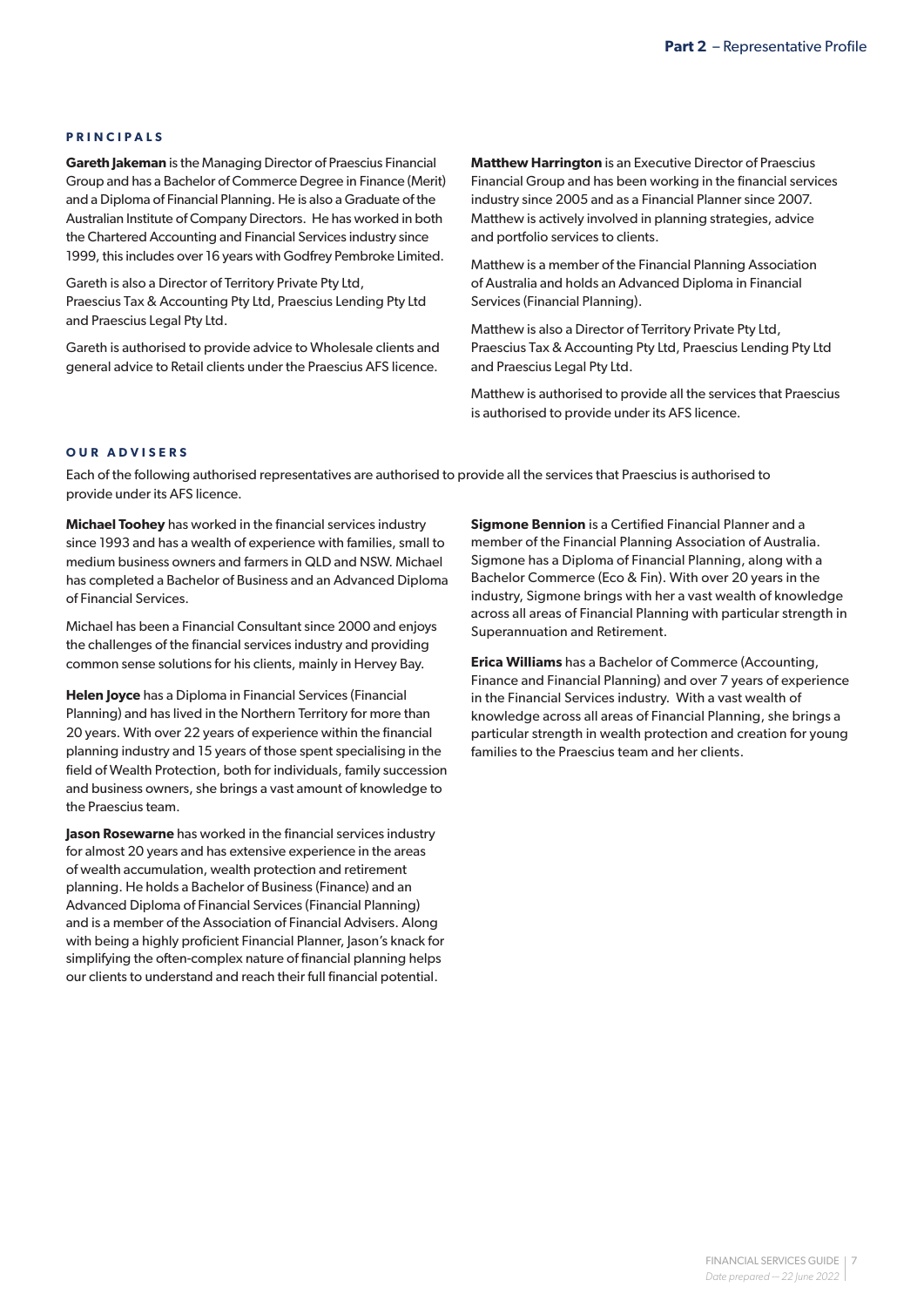#### **MANAGED DISCRETIONARY ACCOUNT SERVICES**

Praescius offers Managed Discretionary Account Services through an agreement with clients called a Managed Discretionary Account (MDA) Contract.

By accepting the terms of an MDA Contract you will be granting your adviser an authority to take action on your investment portfolio (e.g., buy or sell investments) without first consulting you.

This will change the nature of the adviser-client relationship.

Normally, your adviser provides you with advice and recommendations supported by research or other information to assist you make an informed decision on those recommendations. Your adviser then implements whatever action you decide to take.

If you accept the terms of an MDA Contract, you will, to some degree depending on the limitations/restrictions detailed in the MDA Contract which are specific instructions on how to deal with various transactions/products, provide your adviser with the authority to make decisions on your investment portfolio and to implement investment transactions without consulting you.

The decision to surrender full or partial control of your investment portfolio to your adviser is an important decision.

You should not accept the terms of a MDA Contract provided by your adviser unless you are confident that he/she has a clear understanding of your circumstances, needs and objectives.

The significant risks of accepting the terms of a MDA Contract provided by your adviser are:

Your adviser may make investment decisions that you disagree with. Provided your adviser's actions are within the law and the scope of the authority you have granted and the adviser has acted efficiently, honestly and fairly, you will have no right of recourse.

This means that you will have to accept the tax consequences, transaction costs and any capital loss resulting from any transaction validly executed by your adviser and any "reversal" of that transaction that you may request.

If you do not promptly inform your adviser of any changes in your situation, needs and objectives, there is a risk that your adviser may make inappropriate investment decisions.

You may only accept the terms of an MDA Contract where your investment portfolio is held via a regulated platform such as an investor directed portfolio service (IDPS), IDPS-like scheme, superannuation wrap or master trust.

Praescius uses related parties and external entities to provide some of the functions required to operate the managed discretionary services. These outsourced functions include reporting and custody provided by the regulated platform operators. These providers may vary from time to time. Currently we utilise the services of Macquarie and HUB24.

You must accept the terms of the MDA Contract provided by your adviser before he/she can provide you with MDA services. As part of your MDA Contract, you will be provided with an Investment Program that complies with Division 3 of Part 7.7 of the Corporations Act and that will contain:

- Statements about the nature and scope of the discretions your adviser will be authorised and required to exercise under the MDA Contract and any investment strategy that is to be applied in exercising those discretions;
- Information about any significant risks associated with the MDA Contract;
- The basis upon which your adviser considers the MDA Contract to be suitable for you; and
- Warnings that the MDA Contract:
	- May not be suitable to you if you have provided limited or inaccurate information relating to your relevant personal circumstances;
	- May cease to be suitable if your relevant personal circumstances change.

Your portfolio will be held by the custodian selected by the regulated platform, details of which can be found in the disclosure document provided by the platform operator.

You will receive quarterly and annual reporting from the regulated platform operator detailing any transactions undertaken and their associated costs.

Note that your adviser will exercise, on your behalf, all rights that relate to your portfolio arising from corporate actions and communications about your portfolio assets.

The suitability of the Investment Program that forms part of your MDA Contract to your relevant personal circumstances will be reviewed by your adviser at least once every thirteen (13) months unless terminated earlier by you.

This FSG complies with the relevant requirements of ASIC Corporations (Managed Discretionary Account Services) Instrument 2016/968.

#### **FEES**

There are no additional fees charged by Praescius for operating a MDA on your behalf. All fees are set out in the table below and included in your Statement of Advice and your Adviser Service Fee arrangement.

All fees charged by the platform operator such as transaction fees will be included in their disclosure document and detailed in your Statement of Advice.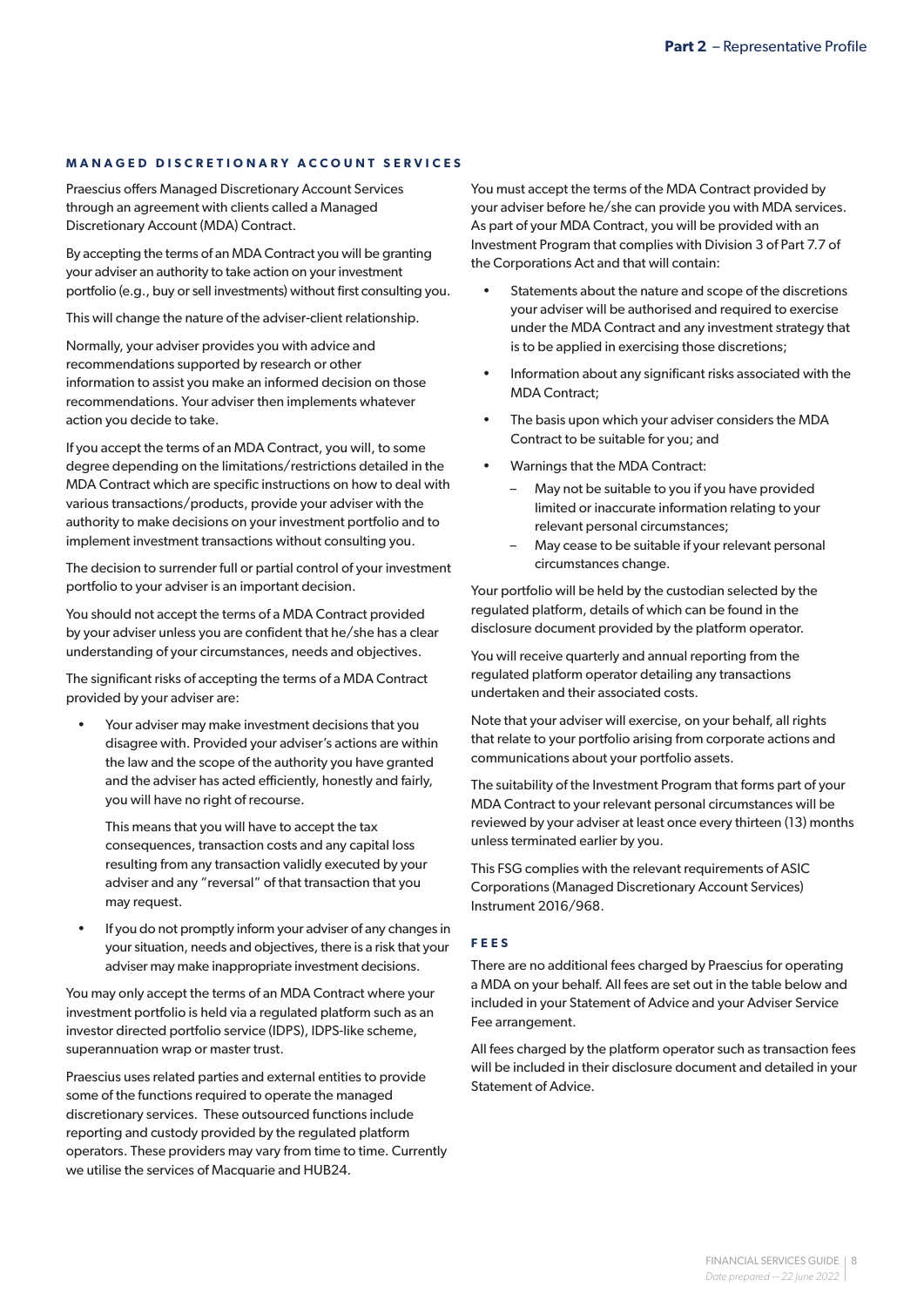#### **HOW WE CHARGE FOR OUR SERVICES**

All fees and commissions are inclusive of GST and the fees could be greater than those disclosed below in complex cases. In these instances, we will inform you of the exact fee payable promptly in writing.

| <b>Initial consultation</b>               | First 30 minutes at our expense, thereafter, charged at \$165 per hour.                                                                                                                                                                                                                                                                                                   |
|-------------------------------------------|---------------------------------------------------------------------------------------------------------------------------------------------------------------------------------------------------------------------------------------------------------------------------------------------------------------------------------------------------------------------------|
| <b>Advice preparation</b>                 | If we provide you with financial advice the following fees will apply. The fees will depend on the size of<br>the investment portfolio and the complexity of the advice:                                                                                                                                                                                                  |
|                                           | The minimum fee charged is \$550 while the maximum fee is \$50,000.                                                                                                                                                                                                                                                                                                       |
|                                           | For example, complex advice with multiple goals, strategies and/or tax structures including but not<br>limited to; self-managed superannuation funds, family trusts and companies, are likely to be charged<br>closer to the maximum. Less complex advice that addresses limited goals, strategies and tax structures<br>are likely to be charged closer to the minimum.  |
| <b>Implementation</b><br>(fee for advice) | If you engage us to implement advice the following fees will apply per entity.<br>The fees will depend on the nature and the complexity of the advice:                                                                                                                                                                                                                    |
|                                           | Implementation of Advice is at a minimum of \$550 per entity and a maximum of \$20,000 per entity.<br>Borrowed funds - if we recommend you acquire investments using borrowed funds then your<br>implementation fee will be a minimum of \$550 and a maximum of \$20,000.                                                                                                 |
| <b>Ongoing fee</b><br>for advice          | If you elect an ongoing review of your financial planning strategy, the ongoing service fee is based<br>on the complexity of ongoing advice and the services provided. The minimum fee is \$2,200 while<br>the maximum is 2.5% of the value of your portfolio each year. For example, for investments valued at<br>\$200,000 the maximum ongoing fee would be \$5,000 pa. |
|                                           | The ongoing advice fee will be based on the level of service needed and the complexity of the advice.<br>Complex advice requirements include the use of trusts and ownership structures, overseas assets or<br>incomes, executive options or multiple investment entities. The frequency of the review will also impact<br>on the fee charged.                            |
|                                           | Borrowed funds - if we recommend you acquire investments using borrowed funds then your ongoing<br>fee will be a minimum of \$2,200 and a maximum of \$50,000 pa.                                                                                                                                                                                                         |
| <b>Ad hoc advice</b>                      | Where you do not wish to participate in an ongoing service fee arrangement but require ongoing advice<br>on an ad hoc basis, a minimum charge of \$1,650 will apply.                                                                                                                                                                                                      |
| <b>Execution</b><br>only service          | Where we provide a financial service to facilitate buying or selling of a specific financial product as<br>instructed by you, a one-off minimum of \$330 and a maximum of \$2,200 fee may apply.                                                                                                                                                                          |
| <b>Insurance</b><br>products              | The relevant insurer will pay initial commission between 0% and 66% (GST incl.) and ongoing<br>commission between 0% and 22% (GST incl.) of the annual premium for as long as you hold the product.<br>Commissions are paid to us by the product provider and are not an additional cost to you.                                                                          |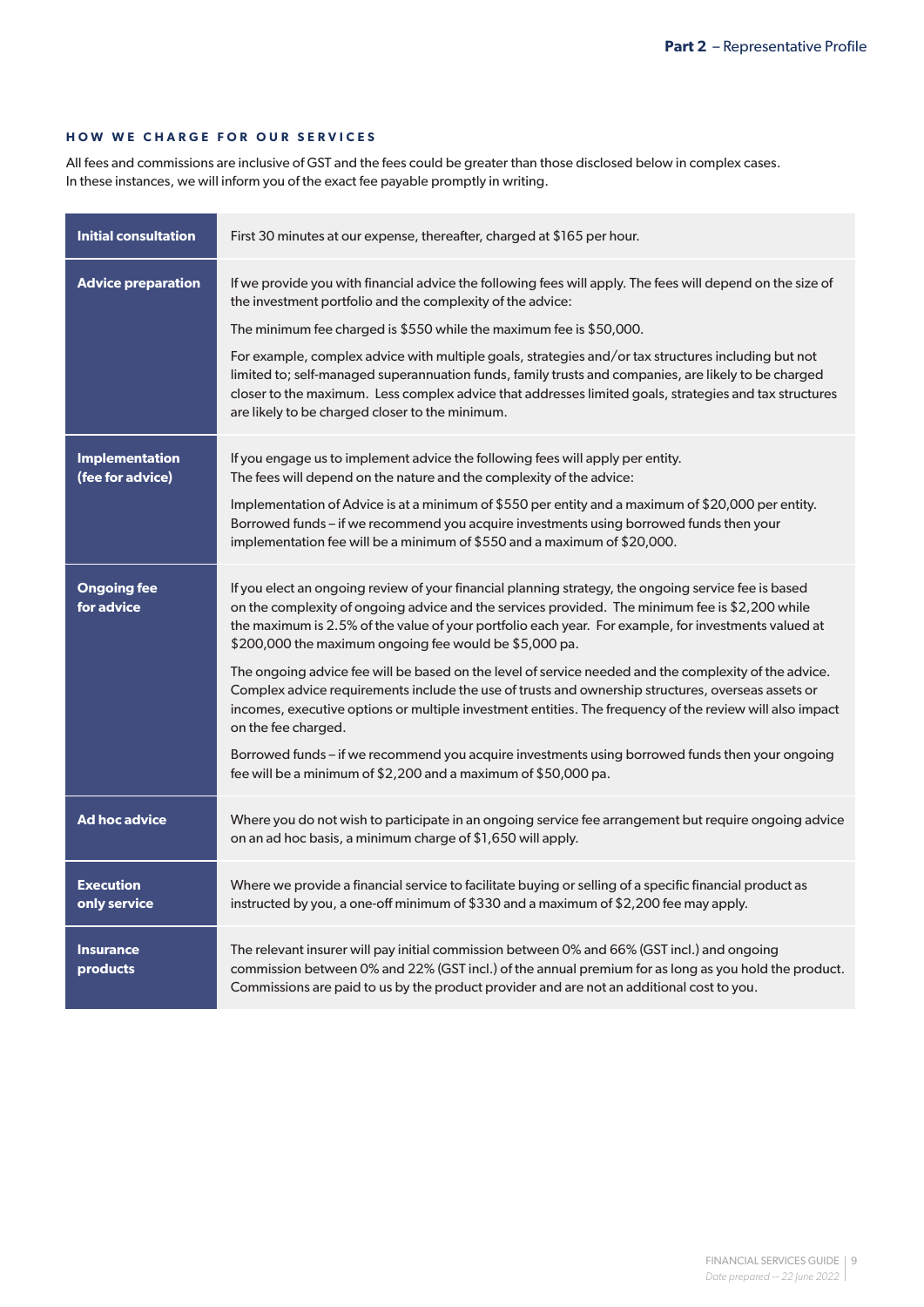#### **BENEFITS WE MAY RECEIVE**

During the course of our financial services relationship with you, we may refer you to Praescius Tax & Accounting for accounting, tax or audit work, or Praescius Lending for lending advice. It is important to us that you understand the nature of our relationship with these businesses.

#### **Praescius Lending**

Praescius Lending (licensed by Vow Financial ABN 66 138 789 161 Australian Credit Licence 390261) operates in partnership with us to provide holistic advice and lending services to our clients.

During the course of acting as your Financial Adviser, we may refer you to Praescius Lending for a lending product. This is simply a referral, is not mandatory for you to accept and does not affect our services to you as your financial adviser.

It is important to us you understand that Gareth Jakeman and Matthew Harrington have a shareholding in Praescius Lending and as such may receive a commercial benefit by referring you to Praescius Lending for lending services.

Any fees/commissions payable to Praescius Lending will be disclosed to you by your lender during the advice or application process. If you have any questions about this relationship in particular, please contact us via the usual methods.

#### **Praescius Tax and Accounting and Praescius Legal**

During the course of acting as your Financial Adviser, we may refer you to Praescius Tax and Accounting for accounting, tax or audit work. We may also refer to you to Praescius legal for wills and estate planning work.

It is important to us that you understand that Gareth Jakeman and Matthew Harrington (Principals of Praescius) have a full shareholding and Directorship in these businesses and as such may receive a commercial benefit by referring you to this company for these services.

There are no referral fees paid between Praescius and Praescius Tax and Accounting, Praescius Legal or the other advisers that operate as part of these businesses. Any referrals we provide to Praescius Tax and Accounting or Praescius Legal are not mandatory for you to accept and will not affect our services to you as your Financial Adviser.

If you have been referred by Praescius Tax and Accounting or Praescius Legal to Praescius, Praescius may receive commercial benefit as a result of this. All fees & commissions received by Praescius will be disclosed to you should formal advice be provided. Please contact us if you have any questions about these relationships.

\*Please note that these Accounting/Lending/Legal businesses maintain separate memberships/licensing applicable to their own industry guidelines. Praescius as a financial services licensee is not responsible for the advice or products given via these businesses.